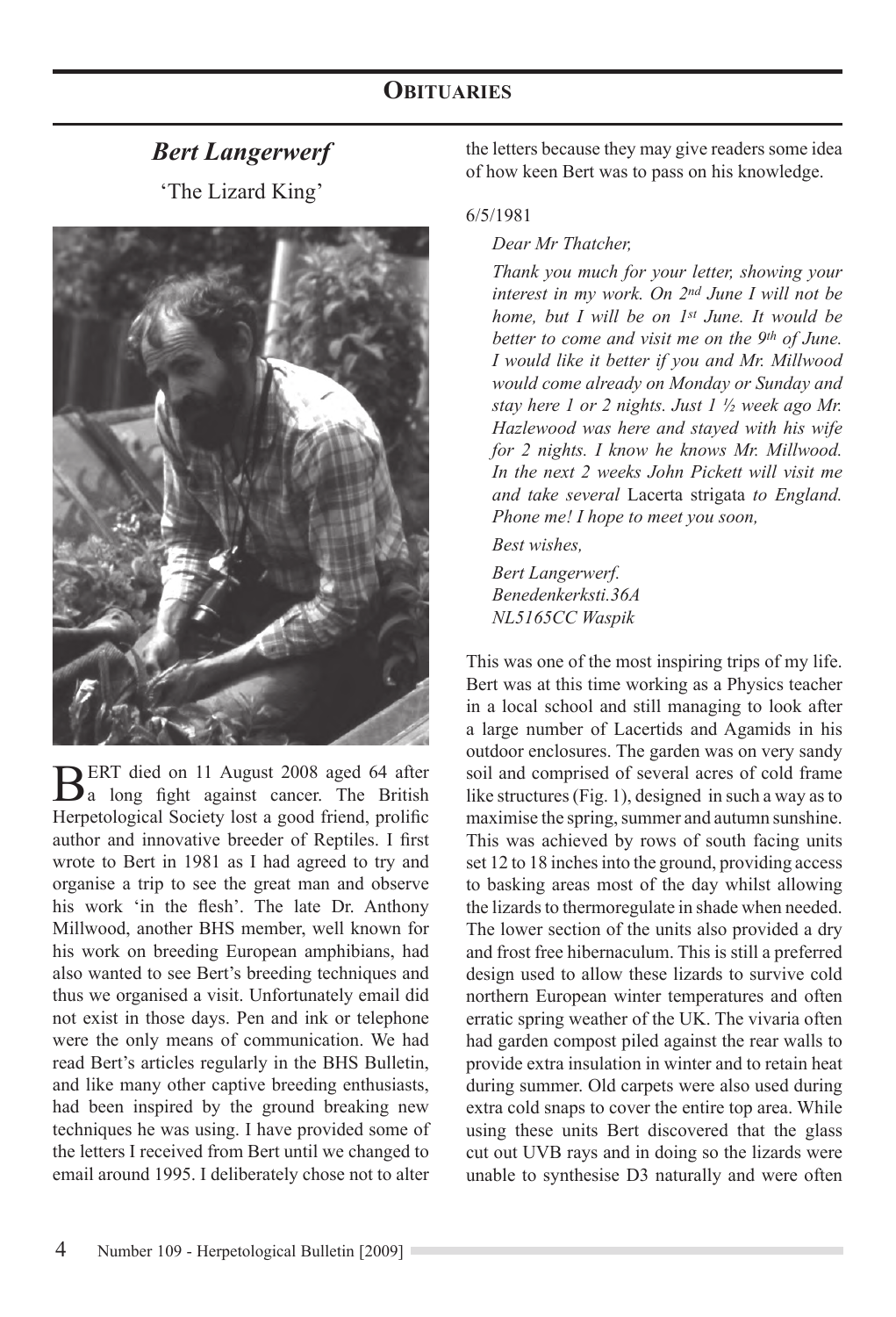

**Figure 1.** View from upstairs room of Bert's garden Terraria in Waspik. Nearly all structured vivaria in and around Bert's garden were hand made by himself.

not strong enough to leave the eggs (Fig. 2). This problem was subsequently solved by spraying oily vitamin D3 on the crickets, then dusting Calcium Carbonate on to the insects in a bucket, providing additional nutrients to balance the natural Calcium cycle of the lizards. This style of nutrient addition is now a standard technique in a captive breeder's arsenal and have been fine tuned to species specificity over generations, but the principal was discovered by Bert.

Bert and Hester were excellent hosts to Anthony and myself, despite having to manage his cricket cultures before going off to teach Physics at a local school in the morning, and again during the lunch period and in the evening. Bert was enthusiastic and inspiring. The food cultures were kept warm by diverting the central heating pipes into the cellar under the house. In the evening after eating and doing a final round of the lizard collection we were treated to local folk songs around the piano, viewing the universe from Bert's telescope and browsing his impressive library. Amazingly, Bert spoke more than 14 foreign languages at this time and informed us that he was adding another language each year.

## 11/9/81

*I thank you very much for the tape (Pink Floyd) and often play it in the car, which is a stereo installation. At this moment we are expecting born 1057 lizards (and some* Natrix*). Born for instance* Ophisaurus apodus. *Never bred before! I cannot mention the whole list. Many* Lacerta

![](_page_1_Picture_7.jpeg)

**Figure 2.** The glass units Bert used for the smaller Lacertids and hatchlings. Note circular openings on fronts with sliding glass covers for feeding and ventilation.

strigata*. I still have some 200. So it will be 1200- 1300 births. A new record. 14 days ago I was in Budapest and gave a lecture at the "1st Herp Conference of the Socialistic countries." They were amazed that I bred so many species. There is a possibility that I can speak in Leningrad, soon as I spoke in Russian in Budapest to show that I was able to speak in the Soviet Union. There were also three American professors there and they were also amazed at my work and it may be possible that in August 1982 I'll give a lecture in the U.S. (SU and US!). I have got permission from New Zealand to get a pair of* Sphenodon punctatus*. I must make a very good, less warm set up for them.*

## 4/5/82

*Most of my lizards hibernated well. In my terraria I put a layer of about 4 inches of leaves and/or Hay. The sand in the terraria is not so deep in many places: often only about a foot deep. I reckon 5 to 10% deaths in winter. I hope to breed 1500 lizards this year, so what does it matter if yearly to 70 lizards die. You get stronger races. Vitamins and things are expressed in IU = International Units. On good package must be written how many I.U. it contains per ml (=cc). For instance I have bottles with 1000,000 I.U. per cc and also 1000 I.U. per cc. One drop of the first bottle is the same as 100 drops of the other! So you must note it for not overdosing! Often I see articles where they tell you to give so and so many*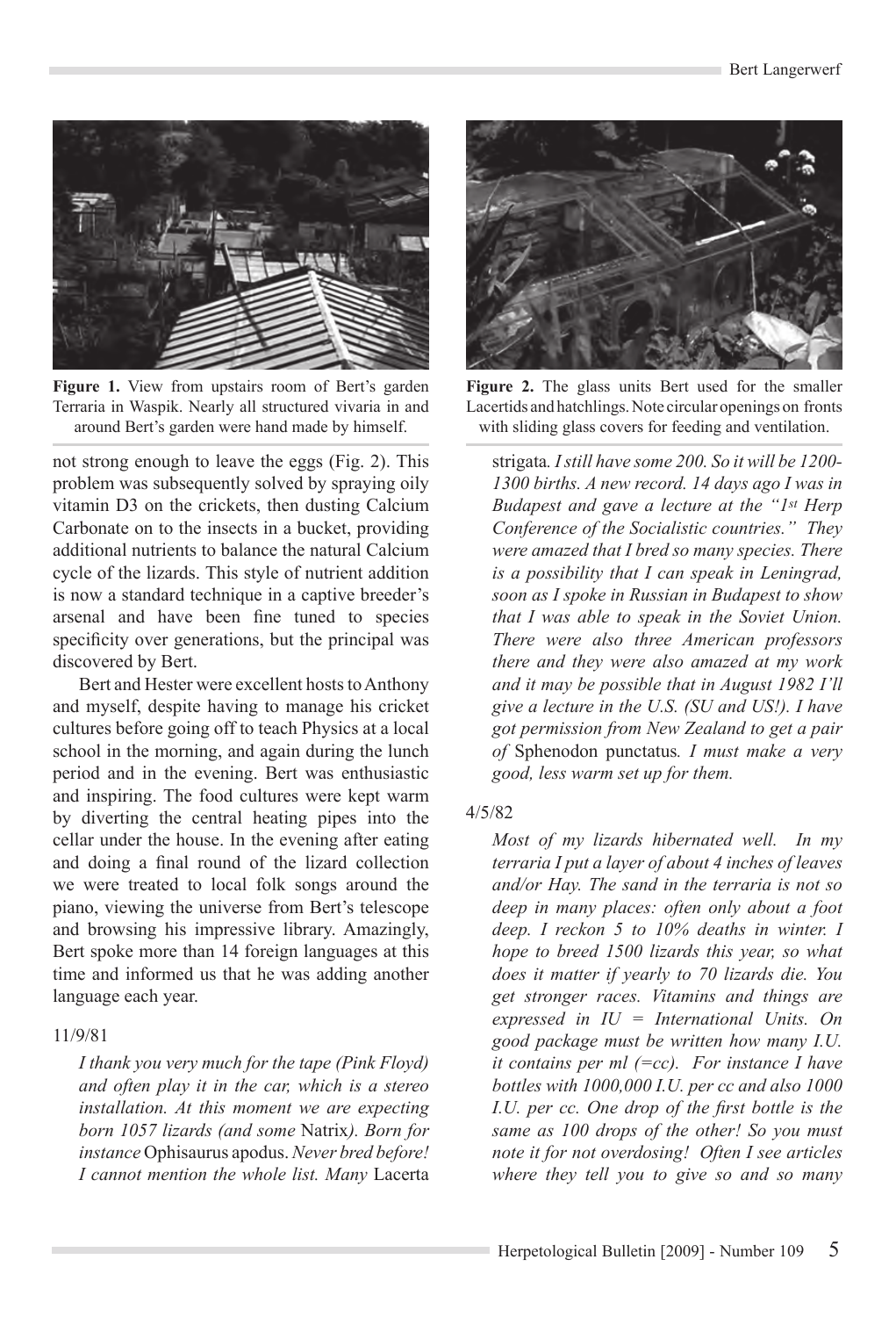*drops per litre. But don't tell the units. This is worthless!*

#### 21/3/84

*I had much trouble with my lizards this winter. Temperatures around 12°C are very bad. If lizards come out of hibernation they must be put warm immediately and given water to drink. Further they should be kept warm until spring. Normally lizards don't lose weight in winter, also* Lacerta pater *don't. Most of my* L. pater *hibernate well and come out of hibernation as fat as they were in September. The bad climate is the main reason I want to leave. I might breed 1,500 lizards but because of the winter each year my heating costs are already 6300 gilders a year (over 1000 pounds!).* 

Bert finally decided to move to warmer climes, due to the heating bills (mainly incubation and crickets) in the mid eighties. He moved to Gran Canaria where I visited him in the early days of development and met his business partner, Jim Pether, who now owns this company (Fig. 3 and 4). The units are now collectively called, Centro de Investigaciones Herpetologicas, Galdar. From Galdar, Bert moved on to Alabama and formed, Agama International and the International Herpetocultural Institute.

## 25/7/94

*I look forward to seeing you in Orlando. Sunday afternoon we leave and drive through the night to Montevallo. There I can bring* 

![](_page_2_Picture_7.jpeg)

**Figure 3.** Construction of terraria in Gran Canaria. **Figure 4.** Almost finished units, Gran Canaria.

*you to Atlanta a few days later. My first 150*  Physignathus lesueri *were born again this year. I expect another 100-150 for this year. For 1995 I am keeping now all these subadults, mainly female, but I counted several male and about 150 female. So in 1995 there will be at least 1,000 young* P. lesueri*.*

I teamed up with my friend Steve Vanderhoeven and visited Bert in his final home in 1994. We met Bert at the Orlando Herpetological Show and were then driven through the night as promised and serenaded with manic Cajun folk music at quite a fair volume due to our host's hearing difficulties.

The stay with Bert and Hester was truly amazing. We were told how Bert had hand dug out all the partial underground rooms and cages to give protection from the sometimes violent weather conditions that crossed Alabama at certain times of the year and to protect the animals from extreme winter snows that were often followed by relatively mild sunny clear days. The cricket breeding room was a long building at least 5 feet underground and well insulated by its position. Bert must have singlehandedly moved hundreds of tons of soil while constructing this breeding area. Not to mention all the concrete and timber constructions. Bert announced enthusiastically that he would show us how he could catch rats that had found their way into his insect room with his bare hands! After disappearing under the cages and benches we heard a lot of scrambling and scratching and finally Bert reappeared with a rat

![](_page_2_Picture_12.jpeg)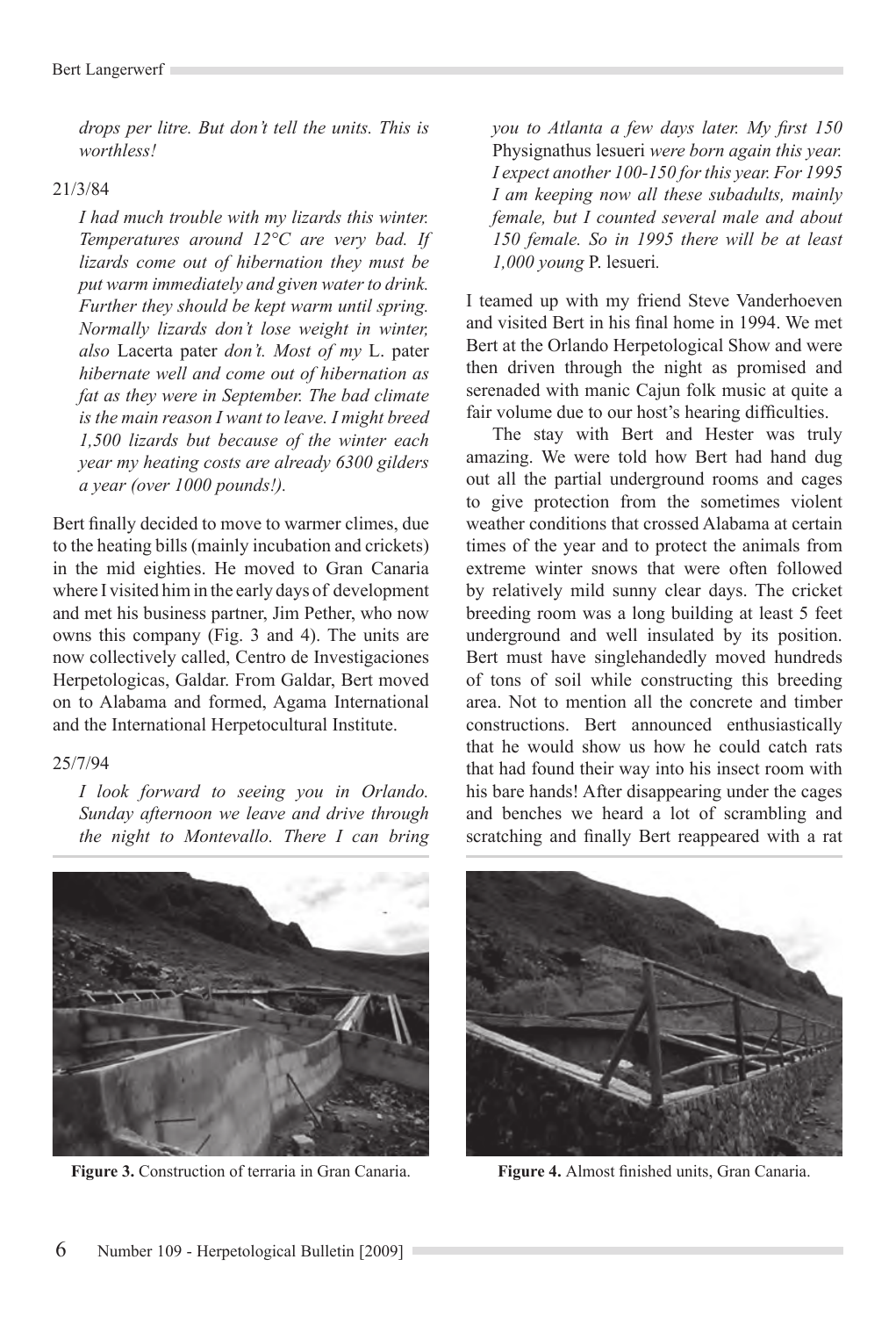![](_page_3_Picture_1.jpeg)

Bert with a freshly caught, and well secured, rat.

held up in his hand (above). If that was not enough he then went on to demonstrate his speed of hand by plucking a wasp from the air outside his room. He told us that he was an excellent tree climber and that he was going to New Caledonia with some reptile friends to collect the giant *Rhacodactylus leachiana* geckos. He joked that only he would be good enough to climb these huge trees where they occurred. Bert was always good humoured and totally fearless. The seven acres of land was a haven for Black Widow Spiders and they could be found between many of the outdoor lizard units. Bert demonstrated how to kill them by rubbing his bare arm up the corner of the wall to squash them. His enthusiasm never faltered and many species of lizards were added to his list of successes. He bred Argentinean Tegu *Tupinambis merianae* in large numbers and due to their cooler requirements

![](_page_3_Picture_4.jpeg)

**Figure 5.** The start of the food chain. Here Bert exhibits the food source for his Giant Mealworm colonies.

they were better suited to outdoor propagation. He also bred South African Dwarf Chameleons *Bradipodium thamnobates* (over 106 progeny) in 1992 and *Bradipodium pumilium*. Plumed Basilisks (*Basiliscus plumifrons*) (509) were also successful as were *Basiliscus galeriticus* and *Basiliscus basiliscus*. Lacertids did not fair quite so well in the Alabama climate as in Europe but some species such as Eyed Lizards *Timon lepida* flourished (337). *Lacerta strigata* was continually successful (318). In 1992 Bert bred 3,209 lizards crossing an impressive nine Genera and 46 species.

I have included a picture of Bert standing by a large tree trunk (Fig. 5). He requested I take this picture to illustrate the start of his lizard breeding cycle. He collected free sawdust from a local sawmill which was used to breed Giant Mealworms. It was Bert who established this food item on the

![](_page_3_Picture_8.jpeg)

**Figure 6.** Some of Bert's many outdoor vivaria created for a number of lizard species.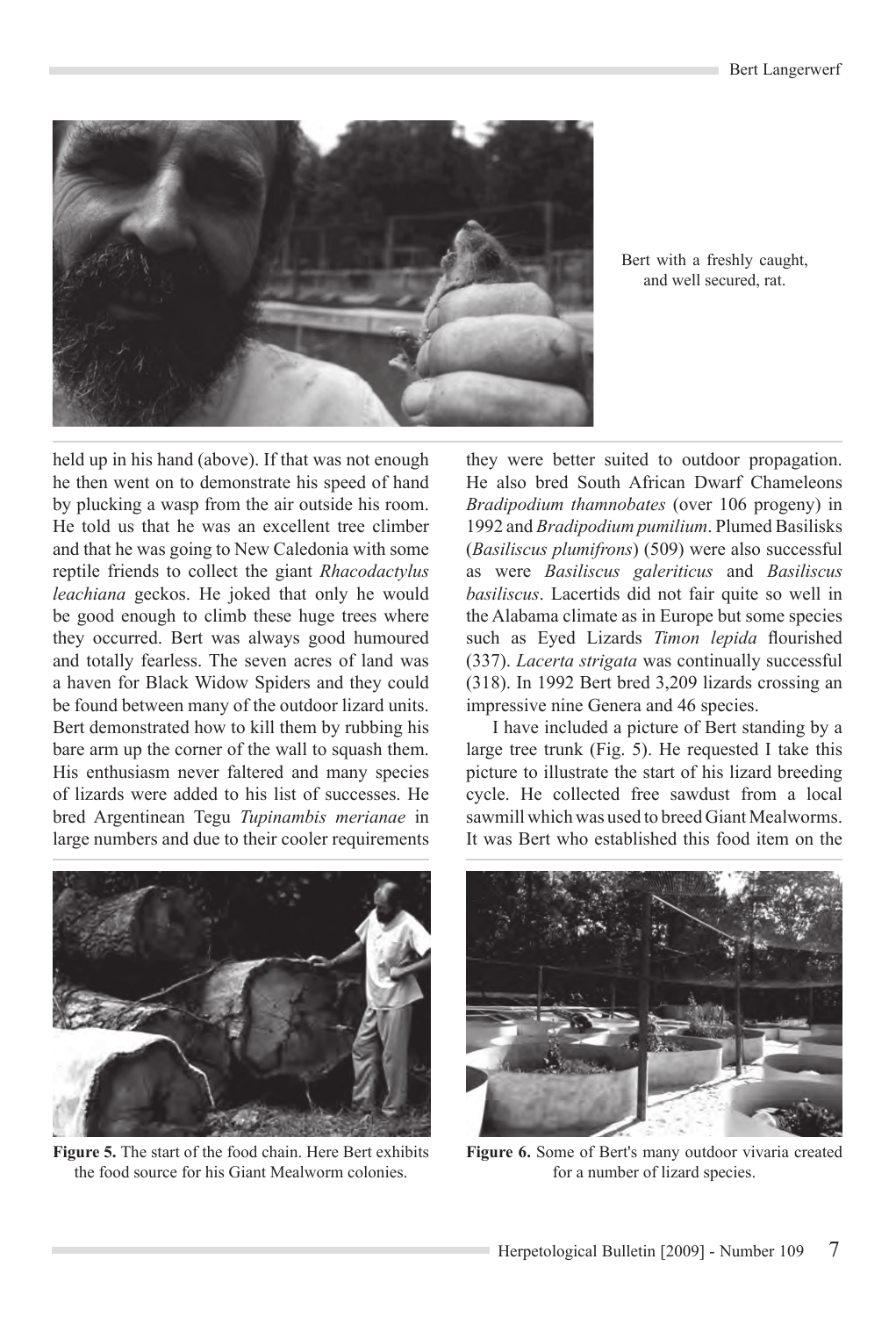herpetological menu. It formed a major item in the diets of the various lizard species that he bred.

Bert was my Guru and friend in those early days of breeding lizards. His knowledge and humour were willingly shared with all who were interested. He will leave a gaping hole in the herpetological hobby and zoological world.

I thank Bert's son Timo who kindly sent this list of species and articles for use in the Bulletin.

Some of the species Bert left when he died;

*Shinisaurus crocodilurus, Corucia zebrata, Physignathus lesueurii, Uromastyx acanthinura, Timon lepidus* (+ 25 melanistic)*, Lacerta strigata, Tupinambis rufescens, Tupinambis merianae, Tupinambis merianae x T. rufescens, Pseudocordylus melanotus, Petrosaurus thalassinus, Phrynops hilarii, European turtles* Various *Laudakia, Platysaurus, Ophisaurus* and *Elgaria.*

## **publications**

- Göçmen, B., Arikan, H., Mermer, A., Langerwerf, B. & Bahar, H. (2006). Morphological, hemipenial and venom electrophoresis comparisons of Levantine Viper, *Macrovipera lebetina* (Linnaeus, 1758) from Cyprus and southern Anatolia. *Turk. J. Zool.* **30**, 225-234.
- Goffinet, A.M., Daumerie, C., Langerwerf, B. & Pieau, C. (1986). Neurogenesis in reptilian cortical structures: 3H-thymidine autoradiographic analysis. *J. Comp. Neurol.* **243**  (1), 106-116.
- Kohler, G. & Langerwerf, B. (2000). *Tejus: Lebensweise, Pflege, Zucht*. Herpeton, Offenbach, 80 pp.
- Langerwerf, B. (1971). Een openluchtterrarium. *Lacerta* **29** (8), 89-90.
- Langerwerf, B. (1972). Het kweken van inlandse hagedissen met behulp van een serre en een buitenterrarium. *Lacerta* **30** (8), 110-112.
- Langerwerf, B. (1973). De aanleg en instandhouding van reptielentuin. *Lacerta* **31** (12), 187-192.
- Langerwerf, B. (1974). De herpetofauna van de Oekraine. *Lacerta* **32** (11), 171-180.
- Langerwerf, B. (1975). Reptielen en amfibieen in Finland. *Lacerta* **34** (1), 4-7.
- Langerwerf, B. (1976). De Weidhagedis *Lacerta praticola ponctica* Lantz & Cyrén inhet terrarium. *Lacerta* **35** (2), 21-22.
- Langerwerf, B. (1977). De Marokkaanse parelhagedis, *Lacerta lepida pater*, in het terrarium. *Lacerta* **35** (5), 63-65.
- Langerwerf, B. (1977). De kweek van de tweede generatie *Lacerta lepida pater*. *Lacerta* **35** (5), 75-76.
- Langerwerf, B. (1978). Het kweken van hagedissen II. *Lacerta* **36** (6), 101-103.
- Langerwerf, B. (1978). Kaukasusrotshagedissen als ideale terrariumdieren. *Lacerta* **36** (12), 196- 204.
- Langerwerf, B. (1979). Die erfolgreiche Zucht nichttropischer Echsen. *Elaphe* **1**, 2-5.
- Langerwerf, B. (1979). Die aufzucht von echsen. *Elaphe* **2**, 15-17.
- Langerwerf, B. (1979). Materialen over de vermenigvuldiging van Centraal Aziatische schildpadden in het gebied ten zuiden van het Balchasjmeer. *De Schilpad* **4**.
- Langerwerf, B. (1980). De herpetofauna van Oezbekistan (5). *Lacerta* **38** (12), 123-124.
- Langerwerf, B. (1980). The Armenian Wall Lizard, *Lacerta armeniaca* Méhely 1909, with notes on its care and reproduction in captivity. *Brit. Herpetol. Soc. Bull.* **2**, 26-28.
- Langerwerf, B. (1980). The successful breeding of lizards from temperate regions. In: *Breeding Reptiles & Amphibians*, S. Townson (Ed.) British Herpetological Society, London.
- Langerwerf, B. (1981). Verzorging en kweek van Danfords berghagedis (*Lacerta danfordi anatolica*), in het buiten- en binnenterrarium. *Lacerta* **39** (9), 136-141.
- Langerwerf, B. (1981). Nigrinos bei der Nachzucht von *Lacerta lepida pater*. *Herpetofauna* **3** (12), 21-22.
- Langerwerf, B. (1981). The Southern Alligator lizard, *Gerrhonotus multicarinatus* Blainville 1935: its care and breeding in captivity. *Brit.*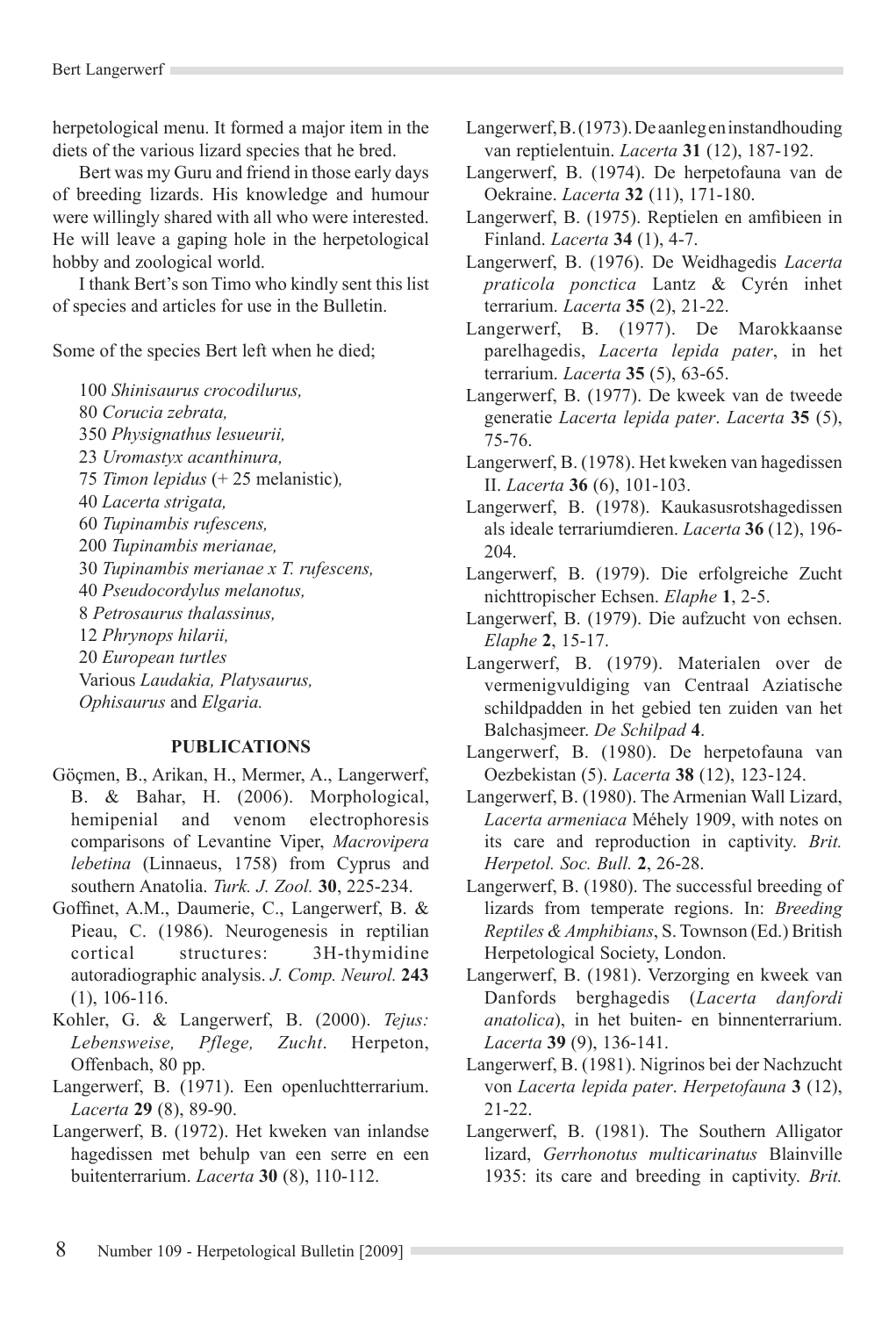*Herp. Soc. Bull.* **4**, 21-25.

- Langerwerf, B. (1982). *Lacerta strigata* fra Kaukasus. *Nord. Herp. For.* **25** (3), 58-63.
- Langerwerf, B. (1983). Notes on the Mosor Rock Lizard, *Lacerta mosorensis* Kolombatovic 1886, and its reproduction in captivity. *Brit. Herpetol. Soc. Bull.* **6**, 20-22.
- Langerwerf, B. (1983). Notes on management an breeding of *Agama caucasica* (Eichwald 1831) with notes on effectvie breeding, of other palearctic lizards. Haltung und Zucht von Agama caucasica (Eichwald 1831) (Sauria: Agamidae), nebst Bemerkungen zur erfolgreichen Zucht weiterer palaearktischer Echsen. *Salamandra* **11**, 11-20.
- Langerwerf, B. (1984). Captive maintenance and breeding of the Oman Lizard *Lacerta jayakari*, Boulenger. *Bull. Chicago Herpetol. Soc.* **19**  (1-2), 35-39.
- Langerwerf, B. (1984). Verzorging en kweek van de Oman hagedis, *Lacerta jayakari*. *Lacerta* **43**  $(1), 4-6.$
- Langerwerf, B. (1984). Techniques for large-scale breeding of lizards from temperate climates in greenhouse enclosures (breeding many species of lizards in captivity, aiming the maintenance of populations of each species outside their natural habitat). *Acta Zool. Path. Antver.* **78**, 163-176.
- Langerwerf, B. (1991). A large scale breeding facility in Alabama. *Brit. Herpetol. Soc. Bull.*  **36**, 43-46.
- Langerwerf, B. (1993). The reproduction in captivity of the Natal Midland Dwarf Chameleon, *Bradypodion thamnobates. Desert Monitor* **23** (4), 13-15.
- Langerwerf, B. (1994). The Caucasian Green Lizard, *Lacerta strigata* Eichwald 1831, with notes on its reproduction in captivity. In: *Breeding Reptiles and Amphibians*. pp. 1-6. S. Townson (Ed.) British Herpetological Society, London.
- Langerwerf, B. (1994). The Armenian Wall Lizard, *Lacerta armeniaca*, Mehely 1909, with notes on its care and reptoduction in captivity. In: *Breeding Reptiles and Amphibians*. pp. 6-9. S. Townson (Ed.) British Herpetological Society, London.
- Langerwerf, B. (1994). *Agama stellio*, with observations on its care and breeding in captivity. In: *Breeding Reptiles and Amphibians*. pp. 36-41. S. Townson (Ed.) British Herpetological Society, London.
- Langerwerf, B. (1994). The Southern Alligator Lizard, *Gerrhonotus multicarinatus*: its care and breeding in captivity. In: *Breeding Reptiles and Amphibians*. pp. 58-64. S. Townson (Ed.) British Herpetological Society, London.
- Langerwerf, B. (1994). The reproduction in captivity of the Natal Midland Dwarf Chameleon, *Bradypodion thamnobates.* In: *Breeding Reptiles and Amphibians*. pp. 75-79. S. Townson (Ed.) British Herpetological Society, London.
- Langerwerf, B. & Paris, M. (1994). Super mealworms (*Zoophobas morio*). *Reptiles Magazine* **2** (1), 42-46.
- Langerwerf, B. (1995). Keeping and breeding the Argentine Black and White Tegu, *Tupinambis teguixin*. *Vivarium* **7** (3), 24-29.
- Langerwerf, B., Marion, K. & Paris, M. (1995). Captive husbandry of the Chinese Gliding Treefrog (*Polypedates dennysi*). *Reptiles Magazine* **3** (5), 68-77.
- Langerwerf, Bert. (1996). Notes on the natural history, husbandry, and breeding of Drakensberg Crag Lizards (*Pseudocordylus melanotus viridis*). In: *Advances in Herpetoculture.* P. D. Strimple (Ed.).
- Langerwerf, B. (1996). My Grozny Lizards. *Reptiles Magazine* **4** (9), 76-83.
- Langerwerf, B. & Paris, M. (1997). Outdoor vivaria. *Vivarium* **8** (4), 57-60.
- Langerwerf, B. (1997). Het houden en kweken van de Argentijnse Zwart-witte Teju, *Tupinambis teguixin* [Keeping and breeding the Argentine Black and White Tegu, *Tupinambis teguixin*]. *Terra*. **33** (2), 46-52.
- Langerwerf, B. (1998). Einfluss schwankender Temperaturen auf den Schlupf bei zwei Echsenarten. *Elaphe* **6** (3), 22-24.
- Langerwerf, B. & Mantel, P. (1998). Breeding of *Physignathus lesueurii* in outdoor terraria. *Lacerta* **56** (3), 83-89.
- Langerwerf, B. (2000). Die Zucht von Riesengürtelschweifen in Alabama. Bibliotheca Cordyliformium.